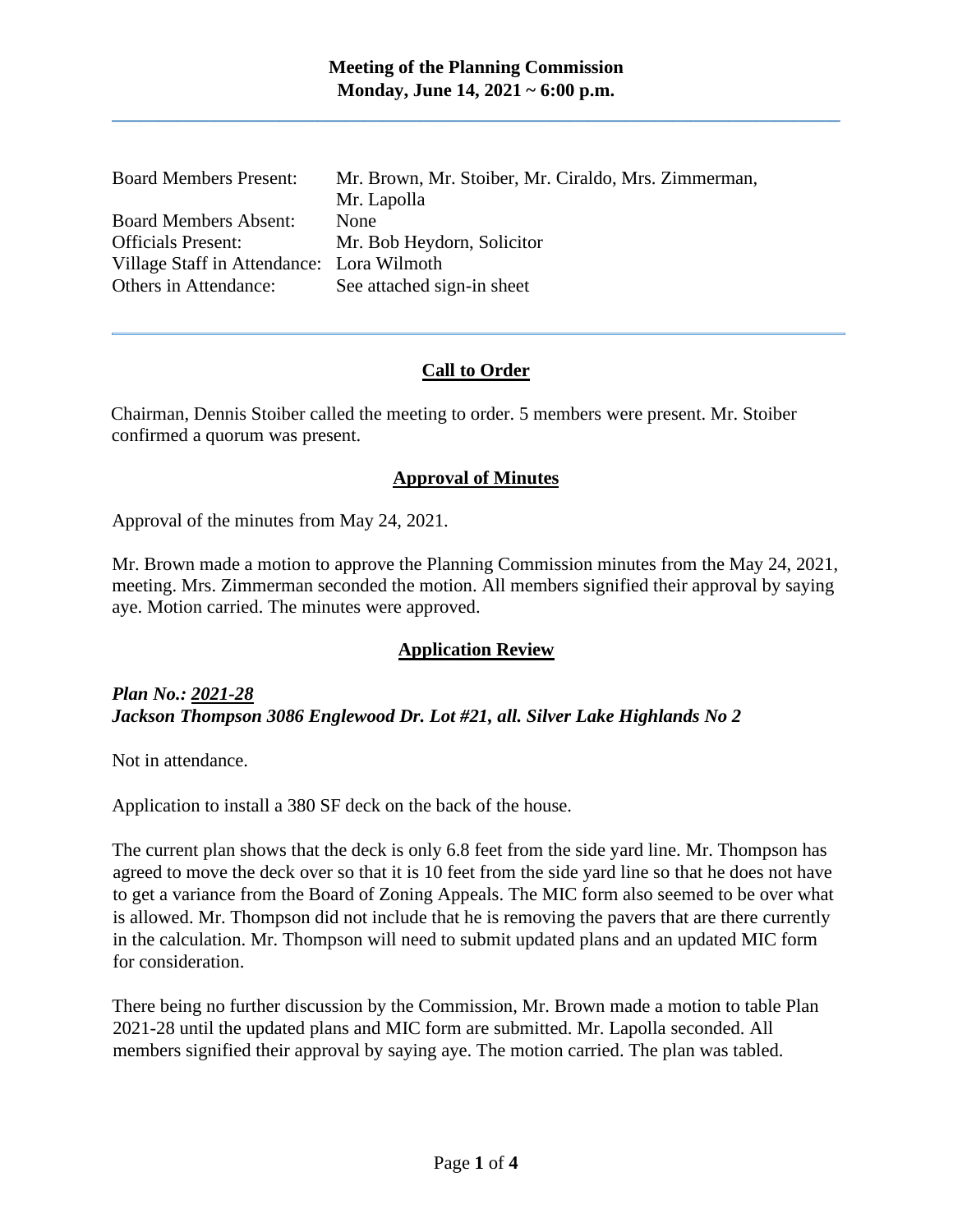# *Plan No.: 2021-32 Amit Sharma 2846 Hastings Rd Lot #47, all. Silver Lake Estates*

Not in attendance.

Application to install 24' x 12' paver patio in the rear yard.

Mrs. Wilmoth clarified that the homeowner called and stated that it is actually 24' x 12' not 20' x 12' which was stated in the agenda.

The Commission reviewed the application and had no issues, Mrs. Zimmerman made a motion to approve Plan No 2021-32. Mr. Lapolla seconded. All members signified their approval by saying aye. The motion carried. The plan was approved.

## *Plan No.: 2021-29 Dale Bissonette [Bryan Law/Power Home Solar] 2928 Silver Lake Blvd Lot #70, all. Silver Lake Estates*

In attendance: Dale Bissonette and Matt from Power Home Solar

Application to install 13 panel roof mounted modules grid tied 4.81 KW installation on existing structure.

Mr. Bissonette clarified that the solar panels will be placed on the roof of 2 structures, and they will not be visible to the neighboring residents. Mr. Ciraldo asked if there would be any other structures for the electric to tie into. Matt from Power Home Solar said no. Mr. Stoiber brought up that solar panels are not a part of the Code currently and it may be something that they look in to adding.

There being no further discussion by the Commission, Mr. Brown made a motion to approve Plan No 2021-29. Mr. Lapolla seconded. All members signified their approval by saying aye. The motion carried. The plan was approved.

## *Plan No.: 2021-31 Dale Bissonette [Bryan Law/Power Home Solar] 2928 Silver Lake Blvd Lot #70, all. Silver Lake Estates*

In attendance: Dale Bissonette

Application to replace stone retaining wall with brick retaining wall (Approximately 140' x 20''  $x 3'$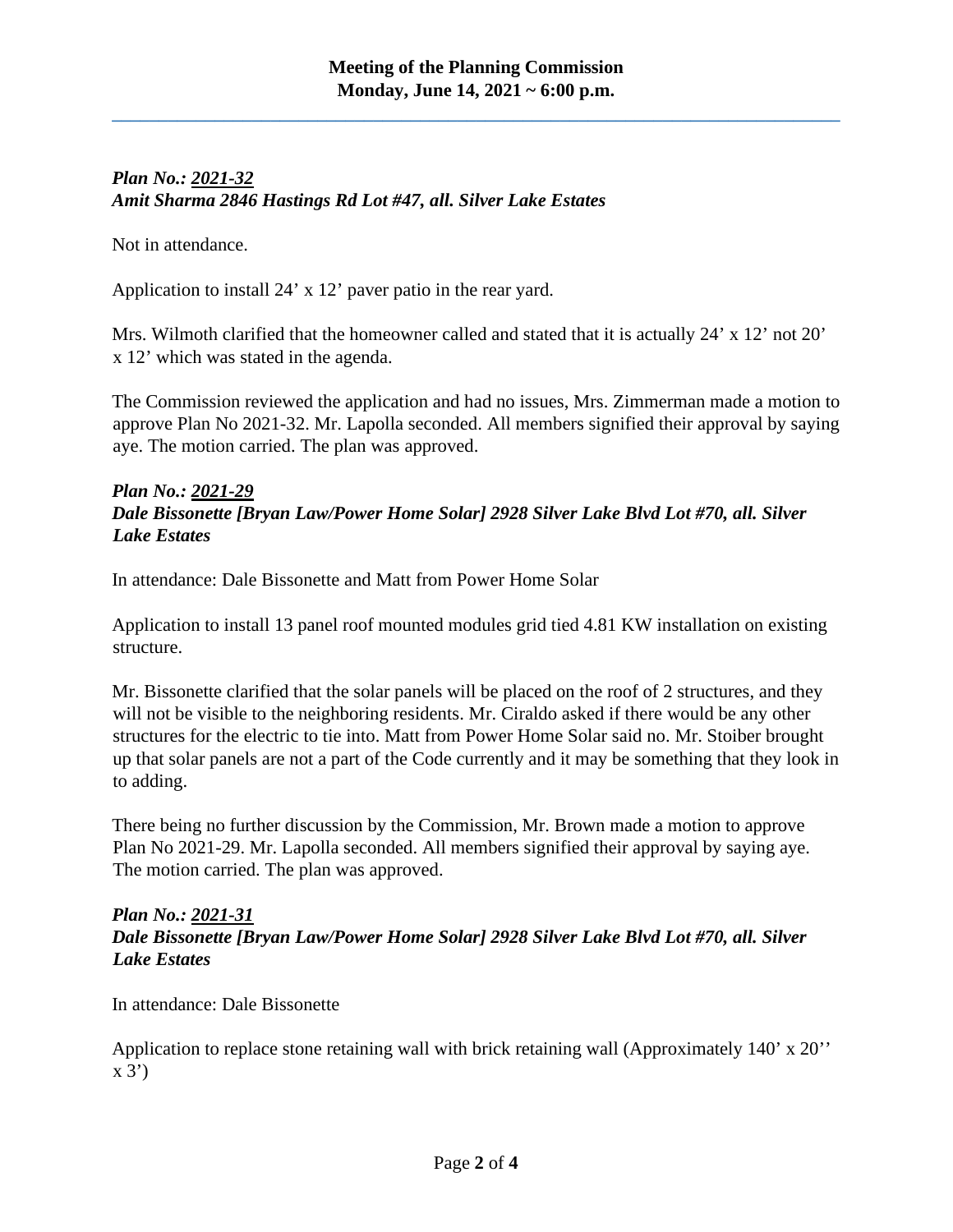Mr. Stoiber questioned the MIC calculation for this project. Mr. Bissonette stated that they will actually be reducing the MIC by 6 square feet. The stone that is present now is wider than the brick that will be replacing it.

There being no further discussion by the Commission, Mr. Lapolla made a motion to approve Plan No 2021-31. Mrs. Zimmerman seconded. All members signified their approval by saying aye. The motion carried. The plan was approved.

## *Plan No.: 2021-21 Gene Tullis, [Cochran Remodeling & Construction, LLC] 2995 Overlook Rd. Lot #243, all, Silver Lake Estates*

Not in attendance.

Application to install 5' x 2' Fireplace bump out for family room (gas fire) and to install 7' x 24' front porch with roof.

The Commission reviewed the application and since the updated MIC and engineered solution were not turned in, Mrs. Zimmerman made a motion to table Plan No 2021-21 until those are submitted. Mr. Brown seconded. All members signified their approval by saying aye. The motion carried. The plan was tabled.

## *Plan No.: 2021-30 Patrick & Julianne Duffy, [D. F. Brown] 3076 Silver Lake Blvd. Lot #331, all, Silver Lake Estates*

In attendance: Don Brown

Application to install 20' x 30' pond in the rear yard.

The Commission discussed whether or not the pond needed a fence around it since the water in it will be 3 feet deep. Mr. Heydorn stated that the Code only refers to swimming pools when it comes to water depth. Mrs. Zimmerman stated that this pond does not seem like it would be for swimming in. Mr. Stoiber worried that if someone were to drown in the pond would the Village and the members of the Commission be liable for that. Mr. Heydorn stated that they have sovereign immunity.

There being no further discussion by the Commission, Mrs. Zimmerman made a motion to approve the landscaping water feature for Plan No 2021-30 as submitted. Mr. Lapolla seconded. Mrs. Zimmerman, Mr. Ciraldo, and Mr. Lapolla signified their approval by saying aye. Mr. Stoiber was opposed. Mr. Brown abstained. The motion carried. The plan was approved.